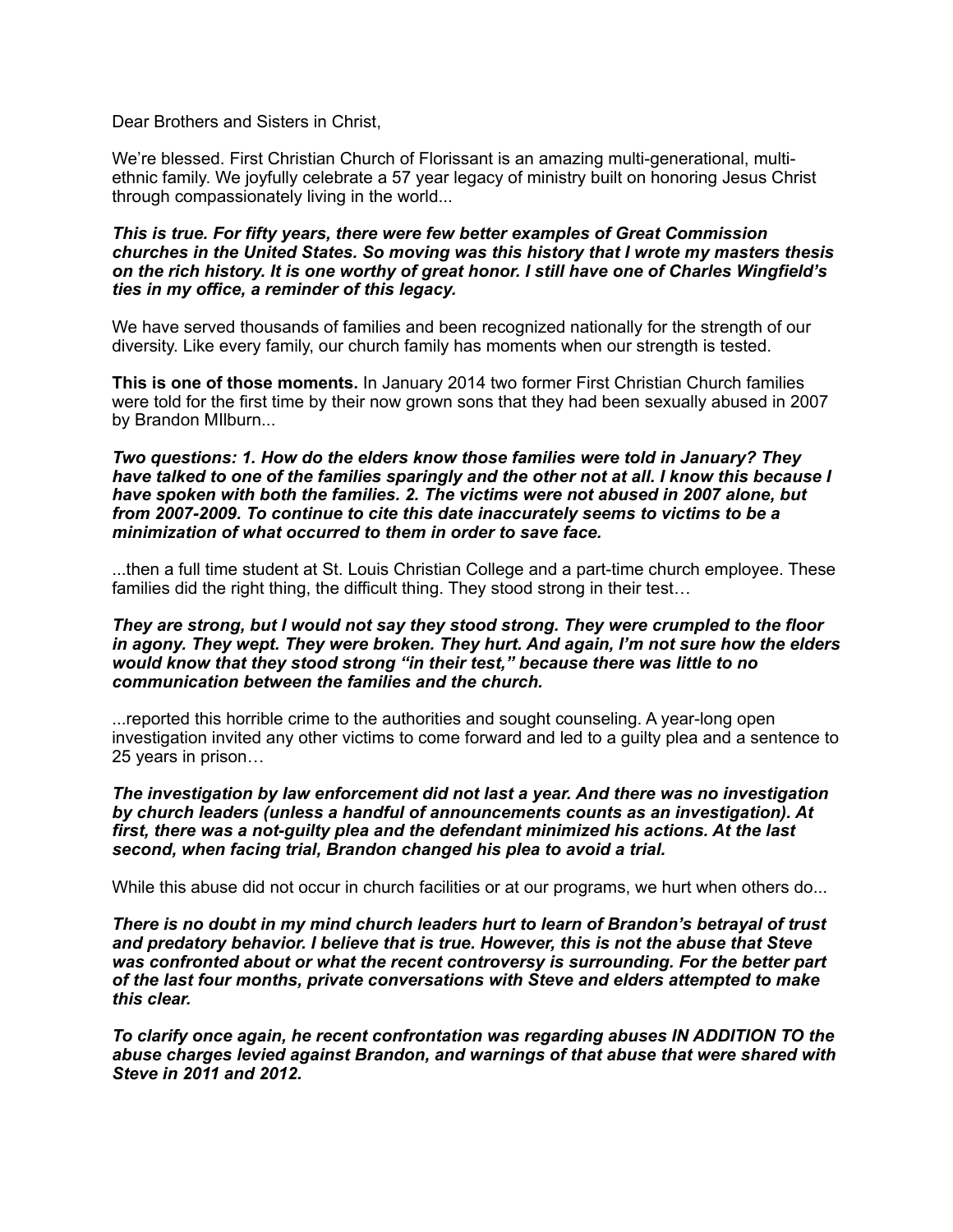The actions of one had a ripple effect of hurt to many through his violation of trust. Because we are a place of healing, First Christian provides two professional counseling resources available for victims of Milburn's abuse.

*There's a lot to be said here. First, many were indeed hurt by Brandon's violation of trust. But, again, that's now what the recent confrontation has been about. It has been about hurt caused by the elders' (including Steve) and the violation of the trust placed in them, beginning with (but not limited to) their inactivity when approached about additional abuse concerns shared with Steve in 2011 and again in 2012. This abuse was not related to the charges against Brandon, but was inflicted upon additional victims. There is no mention of this in this open letter, and that is deceitful. No one was ever claiming that Steve (or anyone, for that matter) knew about abuse in 2007-2009. However, most readers of this Open Letter surely read recent news stories of first-hand accounts from additional victims saying that they were abused by Brandon in 2011/2012. THESE are the abuses that Steve was alerted of and did not report.*

*Additionally, while First Christian did offer counseling, the elders started this document by granting that the known victims and their families were no longer involved at First Christian. So the counseling they reportedly "offered" was not known by those families, because those families were not in services to hear the announcement--the only place those services were spoken of.* 

**Disturbing methods.** Since the February 2015 sentencing…

# *Brandon Milburn's sentencing was in late March, not February.*

First Christian Church has been harassed and slandered by false claims that church leaders knew of the sexual abuse and criminally failed to report it. This is simply not true…

*Actually, it is true. In 2011 and again in 2012, two different individuals told Steve Wingfield of concerns regarding behaviors indicative of abuse. I am the only one to allege this was a crime, which I shared with Steve and the elders privately on one occasion. This was after hearing about the concerns first hand and doing my own investigation to ensure that they were true before confronting them. I came to the elders and Steve through a private letter that alerted them to that which I had been made aware. Even though I was the only one to allege that it is a crime, it is worth noting that failure to report suspected child abuse (not proven child abuse, but suspected) is a crime.*

*It is also only fair to admit that it was later included in the case study and received a much wider audience.*

*"Harassment" and "slander" are two legal terms used to describe a criminal offense that the cited behavior does not rise to the level of. The restraining order that asserted that these behaviors were present was ruled against in the court of law, so to still describe the behavior "against" the church as harassment and slander is legally untrue and as an adjective in a piece of communication like this is a poor choice as it does not represent the truth.*

These unsubstantiated claims…

*The claims were not unsubstantiated. They were verified by several people before I ever contacted church leadership.*

...were repeatedly promoted in the unfiltered platform of social media…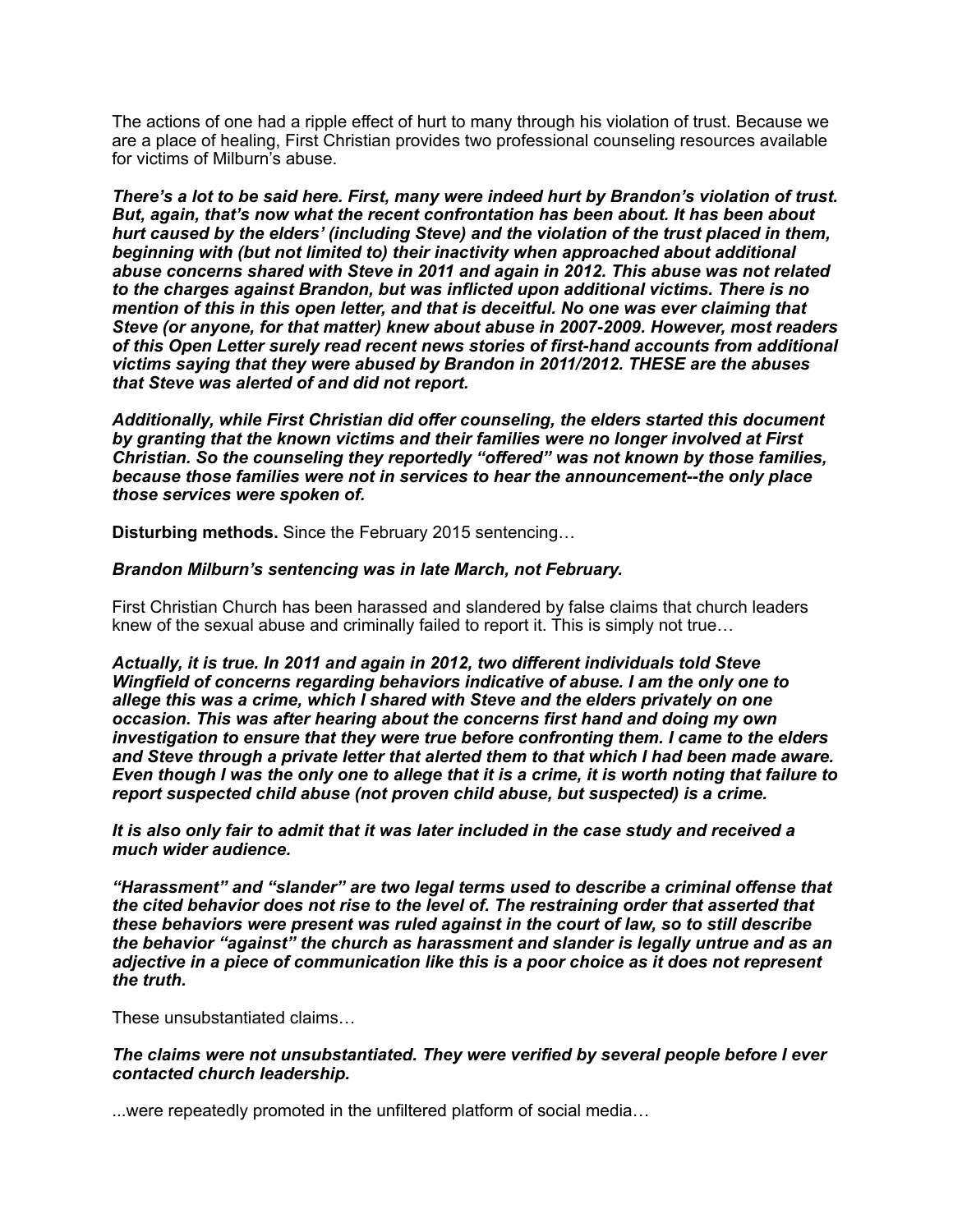# *Sort of like the elders open letter that I'm now commenting on.*

...on fake Facebook accounts, in phone calls and emails sourced through the unauthorized use of church databases, in issuing demands for the resignation of leaders and seeking supporters who might disrupt worship services…

# *to this day, the elders have offered no evidence of harassing phone calls or e-mails, nor that there were those who had the goal of disrupting worship services.*

...Critics do share a valuable role suggesting need for improvements. However, some opportunistically choose destructive methods...testing great cities, testing law enforcement, testing best of class organizations, schools, and even effective churches…

*To assert that someone was being opportunistic infers that they are seeking selfish gain. Though church leaders have hinted at hidden agendas on the part of whistleblowers, they have never indicated what these agendas might be. As for the various institutions that have been tested, only First Christian has faced critique and ridicule. And outside of the crimes of Brandon Milburn (and the mishandling of concerns on the part of church leadership in the wake of his arrest), it is easy to argue that FCCF has not been "effective" in various ministry pursuits in recent years. In other words, the people watching all this and yelling "fire" are not the ones that lit the match. There are bigger problems at FCCF than Brandon Milburn.*

A line must be drawn. These methods do not belong in our church family.

**Patient leadership.** As elders, we have worked in unity over the last months to protect and clear First Christians name legally and through law enforcement…

## *Understand this phrase "a line must be drawn." They are drawing it. If you do not agree with church leaders, you do not belong in "our church family."*

*It has long been assumed by many that protecting First Christian's name was the leadership's goal based on how these issues have been handled. While some churches would've preferred to seek the truth, minister to victims, and take substantive steps to correct mistakes and not just save face, their goal -- now stated clearly for all to see and understand -- was to clear their name and protect their reputation.*

Based on the clear evidence, we've sought retractions, not financial penalties…

*It's not "clear evidence" when none has been provided that slander and harassment occurred, and several lawyers have read the lawsuit filed against five defendants in Saint Louis County court -- four lawyers representing the defense and at least one additional lawyer giving advice. Each of them have been clear -- financial penalties of at least \$25,000 were being sought in the lawsuit against the defendants. To assert that retractions and not financial penalties were what was being sought is simply not true.*

*But you don't have to be a lawyer to conclude that financial penalties were being sought. In count 5 in the lawsuit, "Negligent Infliction of Emotional Distress" against all five defendants, the Plaintiff (that's Steve & First Christian) "demands judgement against Defendant as follows:*

*a) for compensatory damages in excess of \$25,000 b) for punitive damages*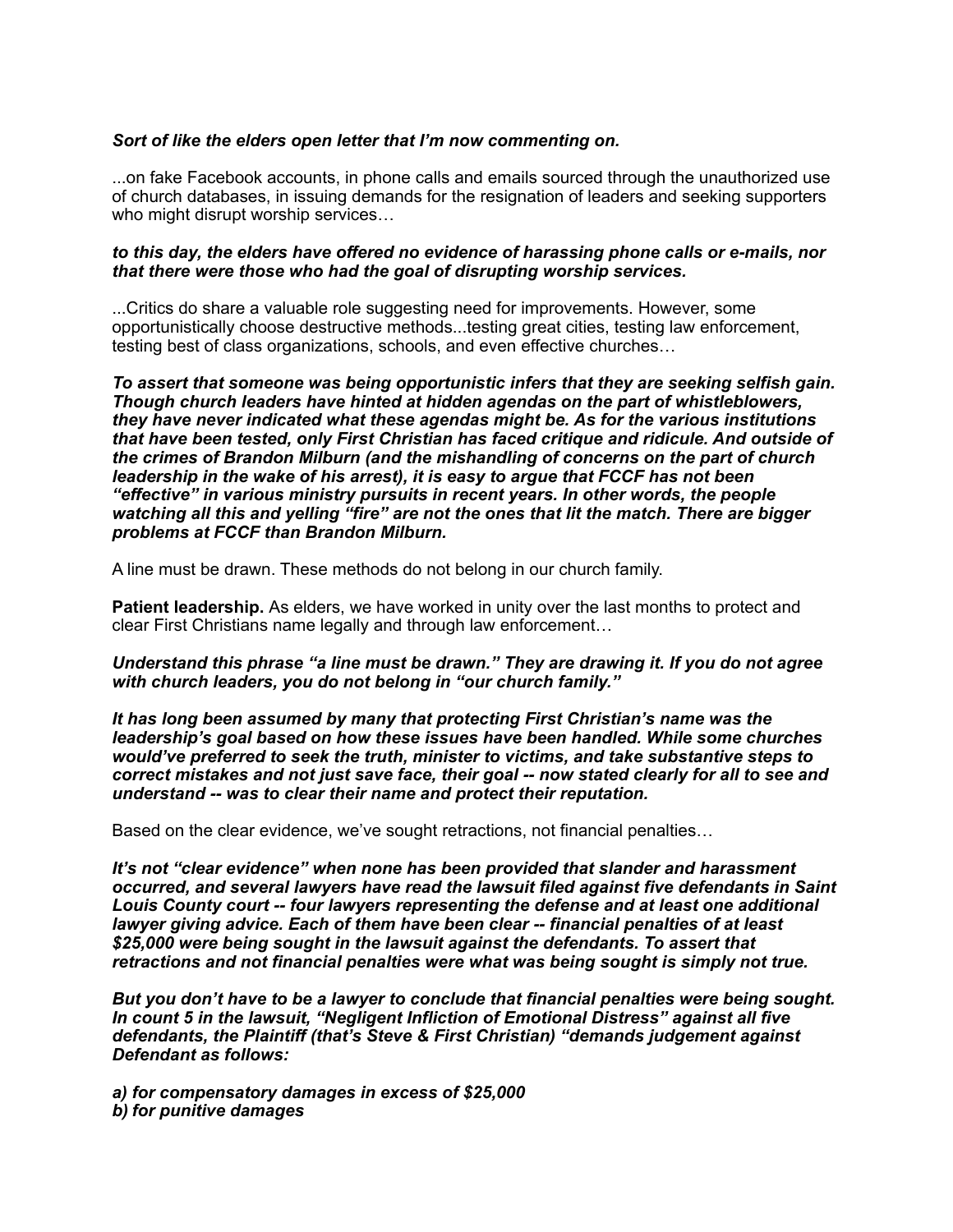# *c) for their cost of suit, including reasonable attorney's fees*

*Then, on page 12 of the same lawsuit, Steve Wingfield signed his name in front of a notary public on the 16th day of April, "swearing that he read the foregoing petition" and understood was contained therein.* 

After pursuing options that enabled us to name accusers and present affidavits and evidence that could be substantiated in court…

#### *The elders do not note here that it could NOT be substantiated in court...the restraining order that named the accusers and attached the affidavits and provided the evidence was denied by a court in Saint Louis County.*

...the eldership decided to voluntarily drop civil actions and enlist assistance from two respected Christian mediators…

*This is not true. My wife and I were in the meeting where the elders were ASKED to drop the lawsuit. They did not do so voluntarily. The "mediators" were arranged by a concerned third party...they did not come at the invitation of the elders. How is that the elders can now claim to have voluntarily dropped the lawsuit in order to instead enlist assistance from outside mediators when the mediators were brought in first (the meeting set up by a third party, not at the elder's invitation) and ended up being the ones who asked them to drop the suit?*

...Our intent - to give our critics yet additional opportunities to reconcile. Regretfully, those seeking to blame us and incite outrage prefer to continue spreading wholly false accusations...

*Following the dropping of the lawsuit, only my wife and I were reached out to for further dialogue. This dialogue happened on one occasion and did not include any talk of reconciliation, only a rehashing of past events and arguments as to why they had to be that way. In fact, after forty minutes of this banter, the "mediator" decided he'd heard enough and excused himself to go home. The phone call ended abruptly.*

*Additionally, as it has already been pointed out, the accusations were not "wholly false." In fact, in the same meeting where it was requested that the lawsuit be dropped, Steve Wingfield admitted that Dawn Varvil had shared with him in the 2012 meeting that Brandon had bought an iPhone for a young man, been seen spooning with him, and had a key to his apartment.*

**...Standing strong.** Upon the counsel of our mediator, we are persuaded that the best course of action for the First Christian family NOW is to refocus our energies exclusively on moving forward with our ministry and mission.

## *This is true. The "mediators" did not actually mediate -- trying to bring two sides together. Rather, they advised church leaders to make a statement and move on. This statement is the statement following that counsel, and they sincerely have no intention of talking about this any more.*

...With your support and encouragement, First Christian Church will only intensify our commitment to stand strong, becoming an even more compassionate community resource. We're thankful that this amazing family continues to grow in faith, welcoming first-time guests and each week celebrating new committed followers of Christ. We began June with more than 500 kids and volunteers in Vacation Bible School. Our *Celebrate Recovery* is an ongoing